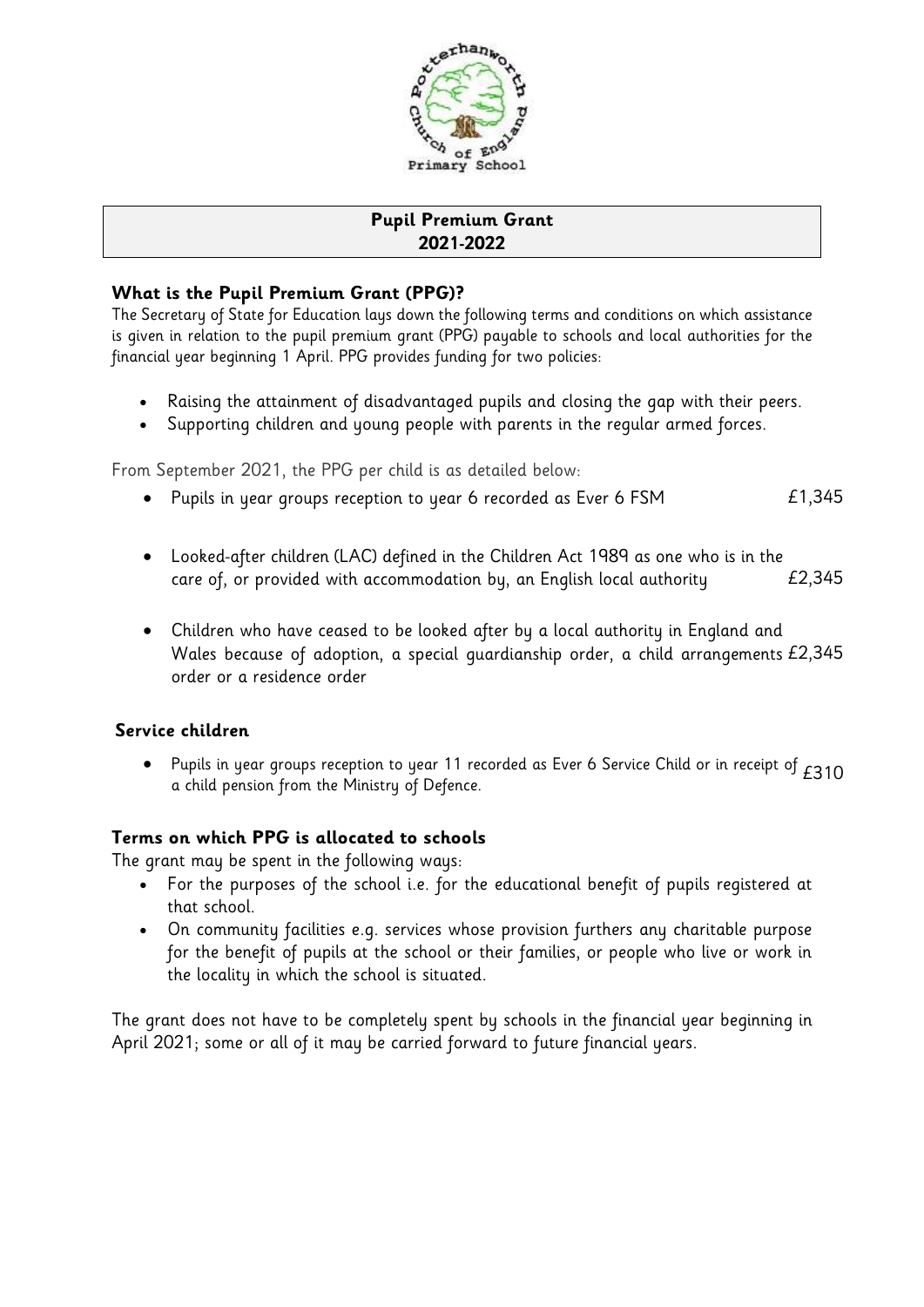### **Context of the school**

Potterhanworth Church of England Primary School is a small rural primary school of 129 children. As there is no single intervention which provides a complete solution to narrowing the gap, or to supporting our disadvantaged children in the way that suits them best, we plan a range of approaches when spending PPG money. However, before the receipt of the PPG, many of our school systems were already in place to support children from all backgrounds and of all abilities.

Our PPG Progress and Evaluation meetings happen with staff three times a year; at the end of terms 1, 3 and 5. These meetings allow an opportunity to discuss all the children receiving PPG with regard to both their academic attainment and any pastoral issues. Furthermore, our assessment, monitoring and tracking systems allow us to identify any children or groups of children who are not making sufficient academic progress. The teaching strategies employed by both teaching and non-teaching staff in the school enable all children to make progress and provide for a wide range of needs.

We have high aspirations for our children and we strongly believe that it is a child's passion, dedication and commitment to learning that make the difference between success and failure. We want to ensure that all our children are given every chance to realise their full potential and we are determined that no child's potential should be limited in any way. It is crucial that we identify, as early as possible, the individual barriers to children's learning in order to ensure that we can provide targeted personalised support.

#### **Who can I speak to about Pupil Premium and Service Premium Funding?**

If you have any questions or concerns about the Pupil Premium and Service Premium, please ask to speak to either Mrs Challinor or Mrs Collins who will arrange a meeting with you.

### **How many pupils at Potterhanworth Church of England Primary School are eligible for the PPG?**

Currently approximately 26% of pupils at our school are eligible for the PPG.

### **PUPIL PREMIUM AND SERVICE PREMIUM REPORT 2019-2020**

In the academic year 2020-2021, Potterhanworth Church of England Primary School received £26,895 in Pupil Premium and Service Premium funding.

### **Objectives of Pupil Premium Spending 2020-2021**

Our key objective continues to be the use of Pupil Premium funding to narrow the gap between pupil groups. The children in our school do make good progress but often attainment of children eligible for Free School Meals (FSM) is lower than others. Our objectives for 2020-2021 were:

- To enhance maths opportunities outside of school by offering access to an online home learning package.
- To continue to enhance reading opportunities by offering further access to a variety of texts and reading experiences.
- To continue to increase knowledge and application of timestables within other areas of maths.
- Further development of social and emotional needs support in light of COVID-19.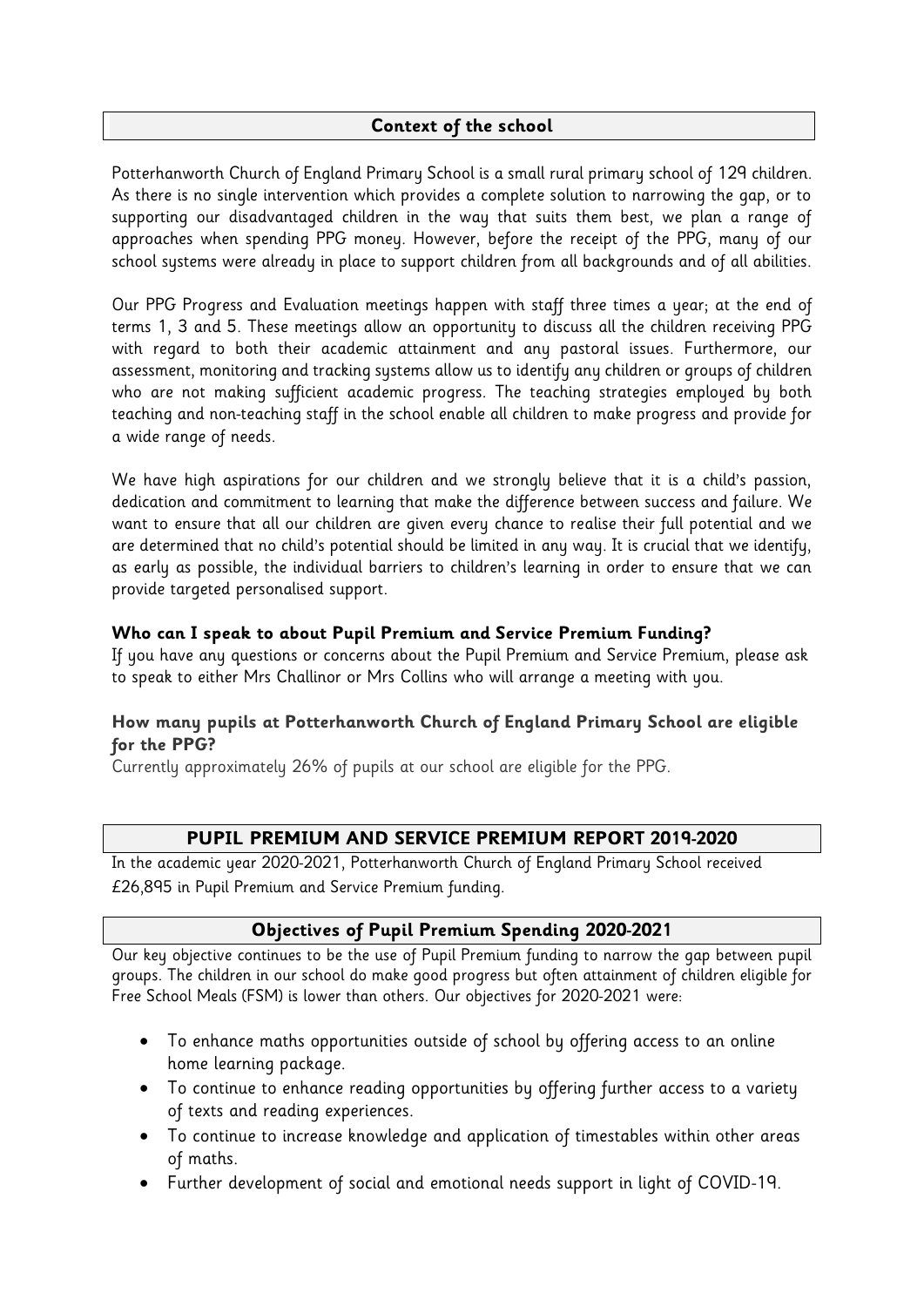### **PUPIL PREMIUM GRANT 2021-2022**

When children have less access to extra-curricular opportunities and support, it can cause them to have low self-esteem and self-confidence because their general knowledge, communication and experiences outside the school environment are more limited. This can often impact their learning and ability to progress at their full capability.

Following an evaluation of our PPG spending during the last financial year and the summary of progress and attainment of PPG children, the following areas have been identified for PPG spending for this financial year. In light of COVID-19, some areas from previous pupil premium grant have been continued.

| <b>Barriers</b>                                                                                  | <b>Desired Outcomes</b>                                                                                                                                                                                                                                                                                                                                                                                                                                                                    |
|--------------------------------------------------------------------------------------------------|--------------------------------------------------------------------------------------------------------------------------------------------------------------------------------------------------------------------------------------------------------------------------------------------------------------------------------------------------------------------------------------------------------------------------------------------------------------------------------------------|
| Retention and<br><b>Application of key</b><br><u>facts</u>                                       | Offering additional opportunities both within and out of the<br>classroom, for children to:<br>increase knowledge of multiplication and division facts.<br>$\bullet$<br>increase retention and application multiplication and division<br>$\bullet$<br>facts.<br>• access use of in-school technology to support individual<br>learning needs.<br>• be exposed to a wider range of quality texts and reading<br>experiences.<br>• apply knowledge gained to other areas of the curriculum. |
| Social and emotional<br><u>needs impacting on</u><br>personal and academe<br><u>development.</u> | Continuing to support and develop social and emotional needs, in<br>order to:<br>• build confidence.<br>develop self-esteem.<br>$\bullet$<br>become resilient learners.                                                                                                                                                                                                                                                                                                                    |

### **Barriers identified and desired outcomes.**

| Total number of children on roll        | 129     |
|-----------------------------------------|---------|
|                                         |         |
|                                         |         |
|                                         |         |
|                                         | 33      |
| Total number of pupils eligible for PPG |         |
|                                         |         |
|                                         |         |
|                                         |         |
| <b>Total amount of PPG</b>              | £21,615 |
|                                         | £0      |
| Carry forward from 2020-2021            |         |
|                                         |         |
| <b>Total PPG for 2021-2022</b>          | £21,615 |
|                                         |         |
|                                         |         |
|                                         |         |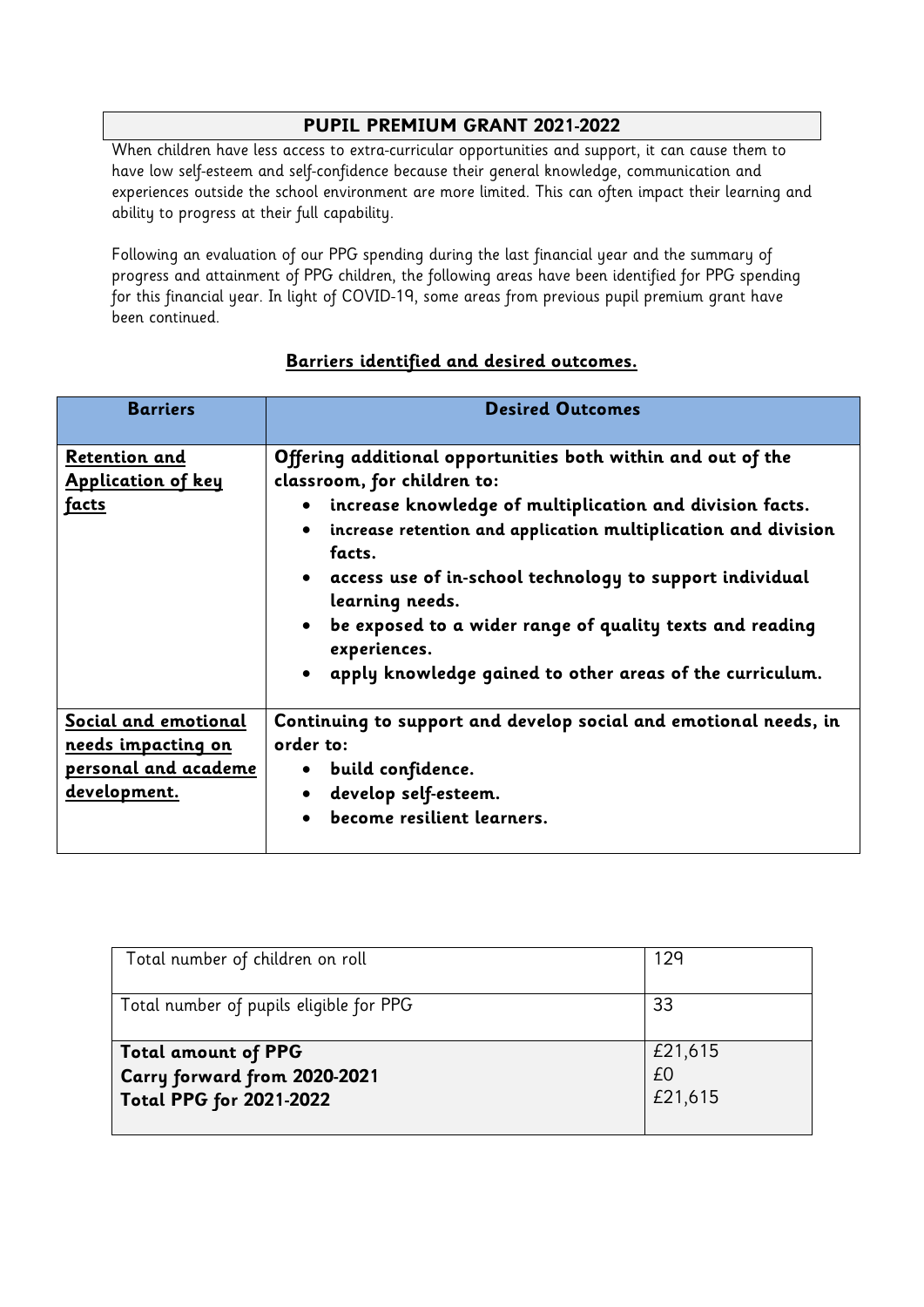| <b>Pupil Premium and Service Premium Costing</b><br>2021-2022                    |                                                                                                                                                                                                                                                                                                                                                                                                                                                                                                                                                                                                                                                                                                                                                                                                                                                            |           |  |  |
|----------------------------------------------------------------------------------|------------------------------------------------------------------------------------------------------------------------------------------------------------------------------------------------------------------------------------------------------------------------------------------------------------------------------------------------------------------------------------------------------------------------------------------------------------------------------------------------------------------------------------------------------------------------------------------------------------------------------------------------------------------------------------------------------------------------------------------------------------------------------------------------------------------------------------------------------------|-----------|--|--|
| Intervention<br>Programmes<br>and Support                                        | <b>Objectives</b>                                                                                                                                                                                                                                                                                                                                                                                                                                                                                                                                                                                                                                                                                                                                                                                                                                          | Cost      |  |  |
|                                                                                  | <b>Curriculum Support</b>                                                                                                                                                                                                                                                                                                                                                                                                                                                                                                                                                                                                                                                                                                                                                                                                                                  |           |  |  |
| Talk time and social and<br>emotional skills<br>development.<br>Key Stage 1 & 2. | To support children to talk more openly to<br>school staff about what is worrying them.<br>To help children to cope more ably with social<br>and emotional issues within school and the<br>wider world.<br>To develop greater confidence and speaking and<br>listening skills when speaking to both familiar<br>and unfamiliar adults.<br>To extend children's general knowledge skills by<br>being exposed to a greater range of familiar<br>and new topic vocabulary and language.                                                                                                                                                                                                                                                                                                                                                                       | £1,040    |  |  |
|                                                                                  | To work with children from service families to<br>support social and emotional needs.                                                                                                                                                                                                                                                                                                                                                                                                                                                                                                                                                                                                                                                                                                                                                                      |           |  |  |
| Classroom support<br>across curriculum areas.                                    | To support the identification and 'bridging' of<br>'gaps' in learning.                                                                                                                                                                                                                                                                                                                                                                                                                                                                                                                                                                                                                                                                                                                                                                                     | £9,742.72 |  |  |
| Key Stage 1& 2<br><b>Mastery EEF</b><br>Team building and                        | To support the consolidation of basic skills in<br>maths and English across all curriculum areas.<br>To offer additional support to access and<br>develop problem solving and reasoning skills,<br>including greater depth opportunities.<br>Support opportunities for additional reading<br>within the school.<br>To develop the application of reading<br>comprehension skills within whole class<br>situations: use of questioning to develop pupils'<br>deeper thinking and extending use and<br>understanding of vocabulary.<br>To support word recognition and language<br>comprehension and the development of<br>application of language and sentence structures<br>within writing.<br>Facilitate more in-class strategies for progression<br>in the areas of social and emotional<br>development.<br>To strengthen and support the development of | £2,275    |  |  |
| 'Bridging the gap'<br>Years $1 - 6$                                              | individual's maths and English needs.<br>To build self-esteem and confidence.<br>To develop and strengthen friendships.                                                                                                                                                                                                                                                                                                                                                                                                                                                                                                                                                                                                                                                                                                                                    |           |  |  |
| Senior Teacher                                                                   | To monitor, evaluate, target set and budget set<br>for PPG.                                                                                                                                                                                                                                                                                                                                                                                                                                                                                                                                                                                                                                                                                                                                                                                                | £2,265    |  |  |